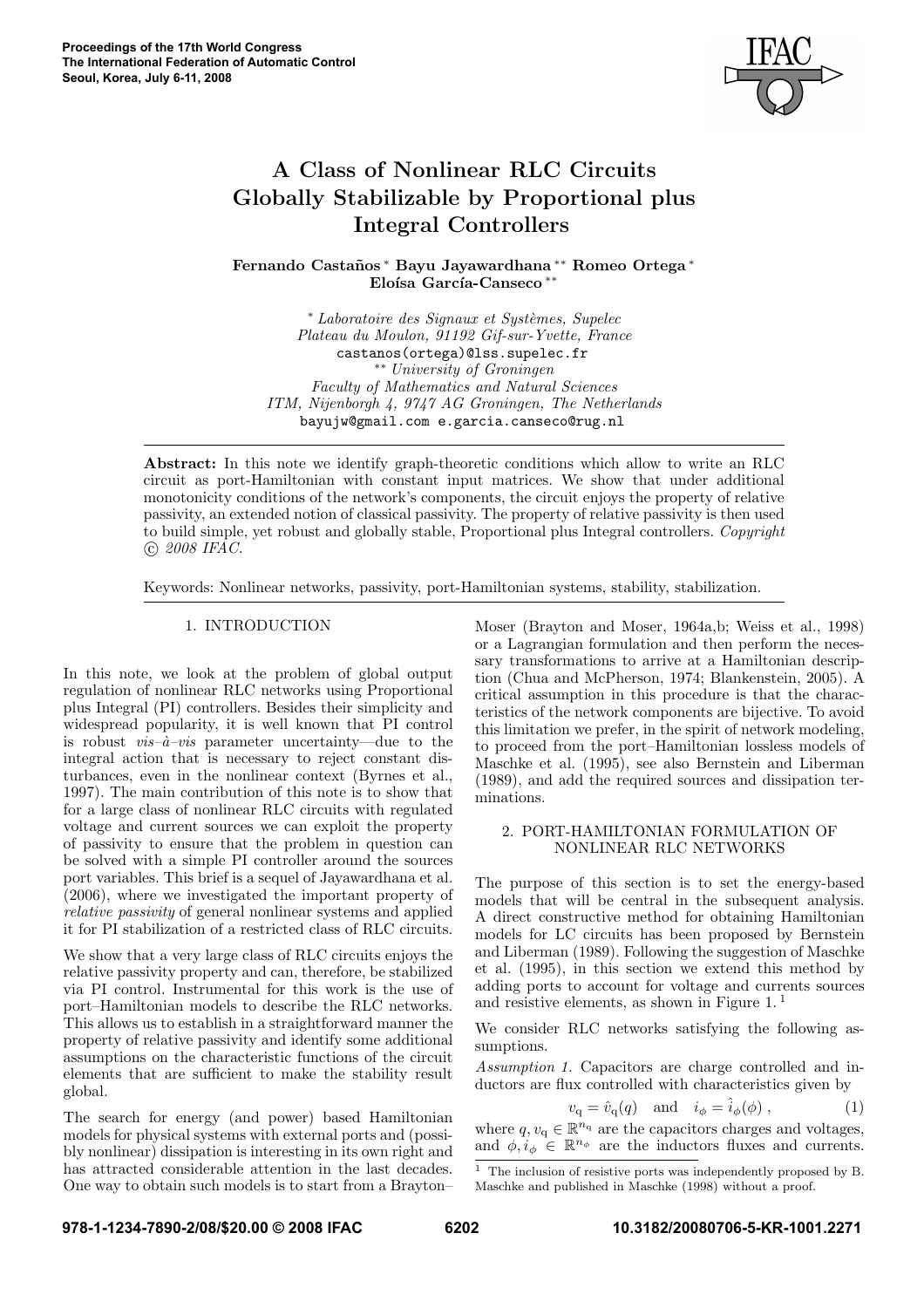

Fig. 1. An RLC network with sources and dissipation elements viewed as ports.

Furthermore,  $\hat{v}_q(q)$  and  $\hat{i}_{\phi}(\phi)$  have symmetric Jacobians that is, they are gradients of scalar functions.

The first condition of this assumption allows us to write the electric and magnetic energies as functions of q and  $\phi$ , i.e.,

 $\mathcal{E}_{\text{q}}(q) = \int^q$ 

0

and

$$
\mathcal{E}_{\phi}(\phi) = \int_0^{\phi} \hat{i}_{\phi}^{\top}(\xi) \mathrm{d}\xi + \mathcal{E}_{\phi}(0) ,
$$

 $\hat{v}_{\mathrm{q}}^{\top}(\xi)\mathrm{d}\xi + \mathcal{E}_{\mathrm{q}}(0)$ 

while the second one guarantees that these functions do not depend on the integration path. This is of course automatically satisfied if the energy-storing elements are all single-port. To define the rest of the network's components we denote by

and

$$
v_{\rm ic} = \hat{v}_{\rm ic} (i_{\rm ic}), \quad i_{\rm ic}, v_{\rm ic} \in \mathbb{R}^{n_{\rm ic}}
$$

 $i_{\text{vc}} = \hat{i}_{\text{vc}}(v_{\text{vc}}), \quad v_{\text{vc}}, i_{\text{vc}} \in \mathbb{R}^{n_{\text{vc}}}$ the current and voltage controlled resistors. Time-varying voltage and current sources are represented by  $v_{\text{vs}} \in \mathbb{R}^{n_{\text{vs}}}$ and  $\widetilde{i}_{is} \in \mathbb{R}^{n_{is}}$  respectively.

Assumption 2. The graph  $G$  associated to the network has a tree T containing all capacitors, voltage sources and current controlled resistors. For future reference, denote by  $\mathcal L$  the set of links corresponding to  $\mathcal T$ .

This assumption excludes loops formed exclusively by capacitors and/or voltage sources as well as cut sets formed exclusively by inductors and/or current sources. This in turn means that we can choose  $\phi, q, v_{\rm vs}$  and  $i_{\rm is}$ independently without violating Kirchhoff's laws.

It is possible to write Kirchhoff's voltage law in compact form as  $Bv = 0$ , where B is the fundamental loop matrix and  $v$  is the vector of branch voltages (Desoer and Kuh, 1969). Moreover, if v is partitioned as  $v = col(v<sub>L</sub>, v<sub>T</sub>)$ , where  $v_{\mathcal{L}}$  and  $v_{\mathcal{T}}$  are the branch voltages of  $\mathcal{L}$  and  $\mathcal{T}$ respectively, then B takes the form  $B = [I \ F]$  (with I and  $F$  of appropriate dimensions). If we further partition  $v_{\mathcal{L}}$ ,  $v_{\mathcal{T}}$  and  $\overline{F}$  as <sup>2</sup>

$$
v_{\mathcal{L}} = \begin{bmatrix} v_{\phi} \\ v_{\text{is}} \\ v_{\text{vc}} \end{bmatrix}, \quad v_{\mathcal{T}} = \begin{bmatrix} \hat{v}_{\text{q}}(q) \\ -v_{\text{vs}} \\ \hat{v}_{\text{ic}}(i_{\text{ic}}) \end{bmatrix}
$$

and

$$
F = \begin{bmatrix} F_{\phi-q} & F_{\phi-\text{vs}} & F_{\phi-\text{ic}} \\ F_{\text{is}-q} & F_{\text{is}-\text{vs}} & F_{\text{is}-\text{ic}} \\ F_{\text{vc}-q} & F_{\text{vc}-\text{vs}} & F_{\text{vc}-\text{ic}} \end{bmatrix} ,
$$

then, because of Faraday's law  $(v_{\phi} = \dot{\phi})$ , we can write

$$
\dot{\phi} = -F_{\phi - q}\hat{v}_{\mathbf{q}}(q) + F_{\phi - \mathbf{vs}}v_{\mathbf{vs}} - F_{\phi - \mathbf{ic}}\hat{v}_{\mathbf{ic}}(i_{\mathbf{ic}})
$$
 (2a)

$$
v_{\rm is} = -F_{\rm is-q}\hat{v}_{\rm q}(q) + F_{\rm is-vs}v_{\rm vs} - F_{\rm is-ic}\hat{v}_{\rm ic}(i_{\rm ic}) \qquad (2b)
$$

$$
v_{\rm vc} = -F_{\rm vc-q} \hat{v}_{\rm q}(q) + F_{\rm vc-s} v_{\rm vs} - F_{\rm vc-i c} \hat{v}_{\rm ic}(i_{\rm ic}) \quad (2c)
$$

Similarly, we can partition the currents as  $i = col(i_{\mathcal{L}}, i_{\mathcal{T}})$ with

$$
i_{\mathcal{L}} = \begin{bmatrix} \hat{i}_{\phi}(\phi) \\ -i_{\text{is}} \\ \hat{i}_{\text{vc}}(v_{\text{vc}}) \end{bmatrix}, \quad i_{\mathcal{T}} = \begin{bmatrix} i_{\text{q}} \\ i_{\text{vs}} \\ i_{\text{ic}} \end{bmatrix}
$$

and write Kirchhoff's current law as  $i = B^{\top} i_{\mathcal{L}}$ . Simple matrix bookkeeping, together with the Charge Conservation principle  $(i_q = \dot{q})$  shows that

$$
\dot{q} = F_{\phi - q}^{\top} \hat{i}_{\phi}(\phi) - F_{\text{is}-q}^{\top} i_{\text{is}} + F_{\text{vc}-q}^{\top} \hat{i}_{\text{vc}}(v_{\text{vc}})
$$
(3a)

$$
i_{\rm vs} = F_{\phi - \rm vs}^{\top} \hat{i}_{\phi}(\phi) - F_{\rm is-vs}^{\top} i_{\rm is} + F_{\rm v-c-s}^{\top} \hat{i}_{\rm vc}(v_{\rm vc}) \quad (3b)
$$

$$
i_{\rm ic} = F_{\phi - \rm ic}^{\top} \hat{i}_{\phi}(\phi) - F_{\rm is-ic}^{\top} i_{\rm is} + F_{\rm vc-ic}^{\top} \hat{i}_{\rm vc}(v_{\rm vc}) \ . \tag{3c}
$$

Setting  $\mathcal{E} = \mathcal{E}_{\phi} + \mathcal{E}_{q}$  and noting that  $\hat{v}_{q}(q) = \nabla_{q} \mathcal{E}$  and  $\hat{i}_{\phi}(\phi) = \nabla_{\phi} \mathcal{E}$ , we can write (2) and (3) as the port-Hamiltonian system (van der Schaft, 2000)

$$
\dot{x} = J\nabla_x \mathcal{E} + g_1 u_1 + g_2 u_2(y_2)
$$
\n(4a)

$$
y_1 = g_1^\top \nabla_x \mathcal{E} + h_{11} u_1 + h_{12} u_2(y_2)
$$
 (4b)

$$
y_2 = -g_2^{\top} \nabla_x \mathcal{E} + h_{12}^{\top} u_1 + h_{22} u_2(y_2) , \qquad (4c)
$$

with state  $x = \text{col}(\phi, q)$ , inputs  $u_1 = \text{col}(v_{\text{vs}}, i_{\text{is}})$  and  $u_2 = \text{col}(\hat{v}_{\text{ic}}(i_{\text{ic}}), \hat{i}_{\text{vc}}(v_{\text{vc}}))$ , outputs  $y_1 = \text{col}(i_{\text{vs}}, v_{\text{is}})$  and  $y_2 = \text{col}(i_{\text{ic}}, v_{\text{vc}})$ . The system parameters are

$$
J = \begin{bmatrix} 0 & -F_{\phi-q} \\ F_{\phi-q}^{\top} & 0 \end{bmatrix} \quad g_1 = \begin{bmatrix} F_{\phi-\text{vs}} & 0 \\ 0 & -F_{\text{is}-q}^{\top} \end{bmatrix}
$$

$$
g_2 = \begin{bmatrix} -F_{\phi-\text{ic}} & 0 \\ 0 & F_{\text{vc}-q}^{\top} \end{bmatrix} \quad h_{11} = \begin{bmatrix} 0 & -F_{\text{is}-\text{vs}}^{\top} \\ F_{\text{is}-\text{vs}} & 0 \end{bmatrix}
$$

$$
h_{12} = \begin{bmatrix} 0 & F_{\text{vc}-\text{vs}}^{\top} \\ -F_{\text{is}-\text{ic}} & 0 \end{bmatrix} \quad h_{22} = \begin{bmatrix} 0 & F_{\text{vc}-\text{ic}}^{\top} \\ -F_{\text{vc}-\text{ic}} & 0 \end{bmatrix}.
$$

A feature of the network representation (4) is that the power-flow relationship is clearly revealed. Indeed, the time derivative of the energy is<sup>3</sup>

$$
\dot{\mathcal{E}} = \nabla \mathcal{E}^\top (J \nabla \mathcal{E} + g_1 u_1 + g_2 u_2)
$$
  
= 
$$
\nabla \mathcal{E}^\top J \nabla \mathcal{E} + (y_1 - h_{11} u_1 - h_{12} u_2)^\top u_1 - (y_2 - h_{12}^\top u_1 - h_{22} u_2)^\top u_2.
$$

<sup>2</sup> The negative sign of the voltage-sources indicates that voltage drops across these branches are opposite to current flow.

 $\overline{3}$  For ease of notation, whenever clear from the context, we drop the sub-index from the gradient operator, e.g., we write  $\nabla \mathcal{E}$  instead of  $\nabla_x \mathcal{E}.$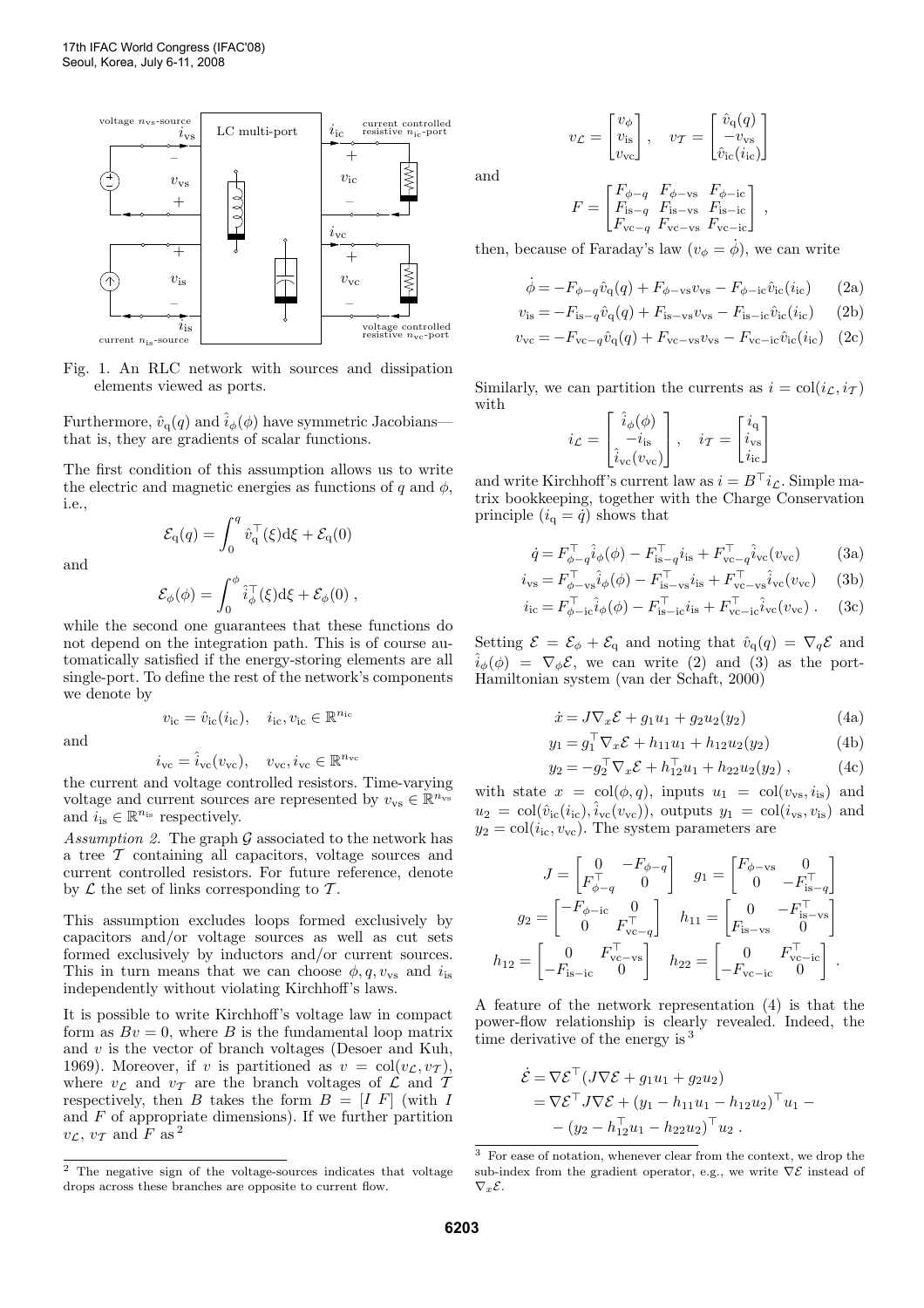

Fig. 2. An RLC circuit.

By noting that  $J$ ,  $h_{11}$  and  $h_{22}$  are skew symmetric, we verify that

$$
\dot{\mathcal{E}} = y_1^\top u_1 - y_2^\top u_2 , \qquad (5)
$$

which shows that the rate at which the stored energy increases equals the difference between the power delivered by the sources and the power dissipated by the resistors.

Remark 1. Notice that for system (4) to be well defined, it is necessary that a unique  $y_2$  —solution of  $(4c)$ — exists. In this brief we assume that such a  $y_2$  exists. The interested reader is referred to Stern (1966); Roska (1981), where sufficient conditions for existence and uniqueness can be found.

Remark 2. If the characteristics of inductors and capacitors (1) are bijective it is possible to relax Assumption 2 by finding a reduced equivalent network containing no inductor cut sets or capacitor loops. A precise notion of equivalence, as well as the explicit procedure to carry out the transformation can be found in Sangiovanni-Vicentelli and Wang (1978), see also Cahill (1969). Note, however, that in the general nonlinear case, practical use of these procedures is impeded by the requirement of an explicit solution of (4). An alternative way to relax Assumption 2 is to enforce Kirchhoff's laws using the notion of port-Hamiltonian models with constraints (Jeltsema and Scherpen, 2003).

#### 2.1 Example

As an example, consider the circuit shown in Figure 2. We model the diode as a nonlinear, voltage controlled resistor characterized by

$$
i_{\rm vc_1} = I_{s_1} \left( \exp\left(\frac{v_{\rm vc_1}}{V_{\rm T}}\right) - 1\right) ,
$$

where  $I_{s_1}$  is the saturation current and  $V_T = 25 \text{mV}$ . The other dissipative elements are, a linear conductance governed by  $i_{\text{vc}_2} = Gv_{\text{vc}_2}$  and the linear resistor  $v_{\text{ic}} = Ri_{\text{ic}}$ . The nonlinear inductor, described by

$$
i_{\phi} = I_{s_{\phi}} \tanh\left(\frac{\phi}{\delta_{\phi}}\right) ,
$$

saturates at a current  $I_{s_{\phi}}$  and has, at the origin, an incremental inductance of  $\delta_{\phi}/I_{s_{\phi}}$ . For simplicity, we consider linear capacitors of the form  $v_{\mathbf{q}_1} = q_1/C_1$  and  $v_{\mathbf{q}_2} = q_2/C_2$ .

The directed graph corresponding to the circuit is given in Figure 3. The tree that satisfies Assumption 2 has been highlighted with thick lines.

The energy of the circuit is given by

$$
\mathcal{E} = I_{s_{\phi}} \delta_{\phi} \ln \left( \left| \cosh \left( \frac{\phi}{\delta_{\phi}} \right) \right| \right) + \frac{q_1^2}{2C_1} + \frac{q_2^2}{2C_2} + \mathcal{E}(0) \quad (6)
$$



Fig. 3. Directed graph corresponding to the circuit of Figure 2. The thick straight lines represent the branches of  $\mathcal T$ . The thin arcs represent the links that belong to L.

and its gradient by

$$
\nabla \mathcal{E} = \begin{bmatrix} I_{\mathbf{s}_{\phi}} \tanh(\phi/\delta_{\phi}) \\ q_1/C_1 \\ q_2/C_2 \end{bmatrix}
$$

.

.

Recall that  $F = \{F_{\lambda-\tau}\}\,$ ,  $\lambda \in \mathcal{L}, \tau \in \mathcal{T}$  is constructed according to the following rule:

$$
F_{\lambda-\tau} = \begin{cases} 1 & \text{if } \tau \text{ is in the loop formed by } \lambda \text{ and} \\ 0 & \text{if } \tau \text{ is not in the loop formed by } \lambda. \\ -1 & \text{if } \tau \text{ is in the loop formed by } \lambda \text{ but} \\ \text{their directions are opposite.} \end{cases}
$$

Since there are no current sources, the matrix  $F$  reduces to

$$
F = \begin{bmatrix} F_{\phi-q} & F_{\phi-\text{vs}} & F_{\phi-\text{ic}} \\ \hline F_{\text{vc}-q} & F_{\text{vc}-\text{vs}} & F_{\text{vc}-\text{ic}} \end{bmatrix} = \begin{bmatrix} -1 & 1 & 0 & 0 \\ 1 & 0 & 1 & 1 \\ 0 & -1 & 0 & 0 \end{bmatrix}.
$$

Finally, equation (4) becomes

$$
\begin{bmatrix} \dot{\phi} \\ \dot{q}_1 \\ \dot{q}_2 \end{bmatrix} = \begin{bmatrix} 0 & 1 & -1 \\ -1 & 0 & 0 \\ 1 & 0 & 0 \end{bmatrix} \nabla \mathcal{E} + \begin{bmatrix} 0 & 0 & 0 \\ 0 & 1 & 0 \\ 0 & 0 & -1 \end{bmatrix} u_2 \tag{7a}
$$

$$
i_{\rm vs} = [0 \ 1 \ 0] \, u_2 \tag{7b}
$$

$$
\begin{bmatrix} i_{\text{ic}} \\ v_{\text{vc}_1} \\ v_{\text{vc}_2} \end{bmatrix} = \begin{bmatrix} 0 & 0 & 0 \\ 0 & -1 & 0 \\ 0 & 0 & 1 \end{bmatrix} \nabla \mathcal{E} + \begin{bmatrix} 0 \\ 1 \\ 0 \end{bmatrix} v_{\text{vs}} + \begin{bmatrix} 0 & 1 & 0 \\ -1 & 0 & 0 \\ 0 & 0 & 0 \end{bmatrix} u_2 , (7c)
$$

where

$$
u_2 = \hat{u}_2(y_2) = \begin{bmatrix} Ri_{ic} \\ I_{s_1} (\exp(v_{\text{vc}_1}/V_{\text{T}}) - 1) \\ G v_{\text{vc}_2} \end{bmatrix}.
$$

## 3. RELATIVE PASSIVITY AND GLOBAL OUTPUT REGULATION VIA PI CONTROL

In this section, we study the problem of global output regulation of RLC networks described by (4). We will exploit their port–Hamiltonian structure to show that, under some suitable additional conditions on their characteristic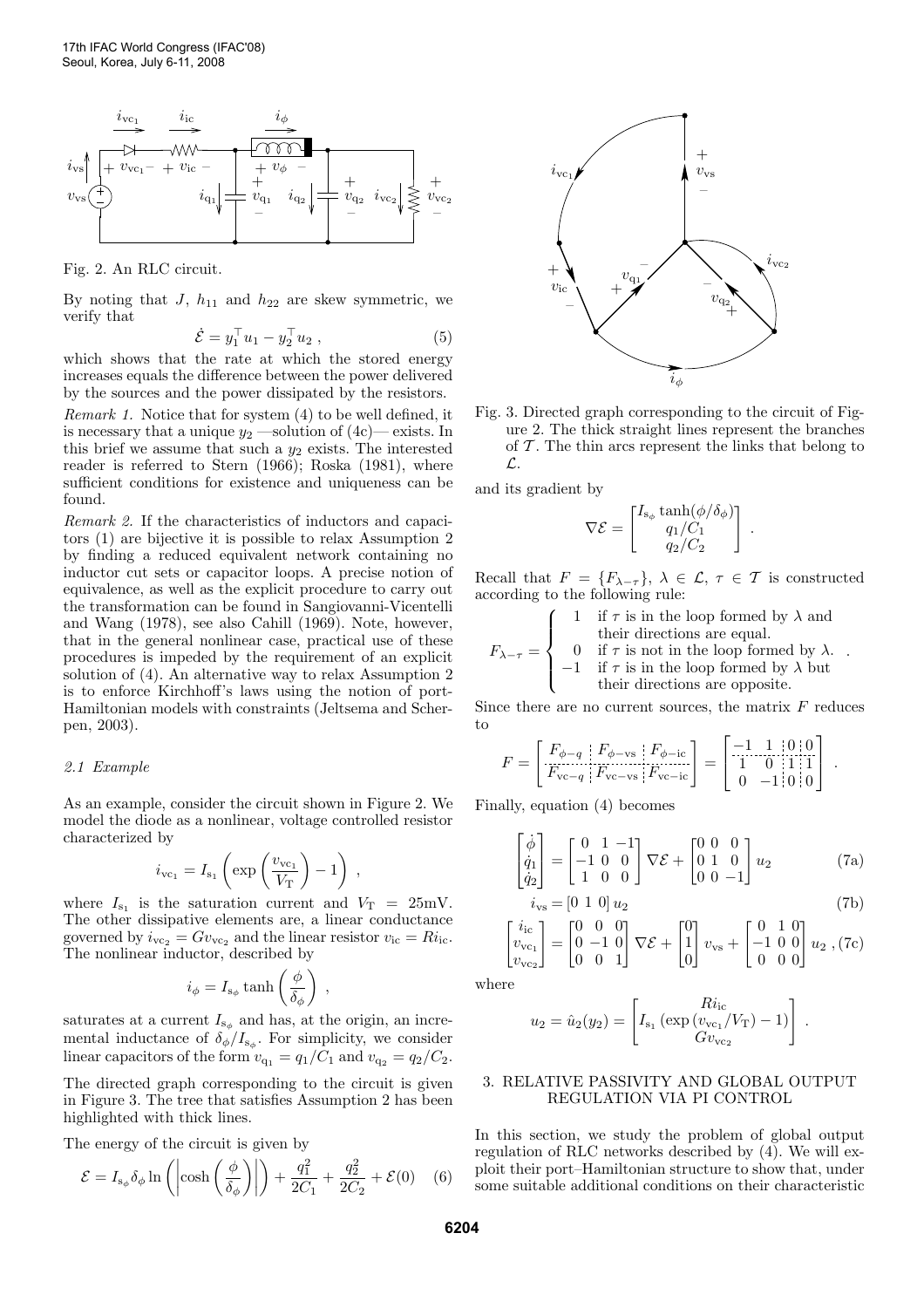functions, the problem can be solved with a simple PI controller.

It is well known (van der Schaft, 2000) that output regulation to zero of systems of the form

$$
\dot{x} = f(x) + g(x)u, \quad y = h(x), \tag{8}
$$

is relatively simple if the map  $u \mapsto y$  is passive with a non–negative storage function. That is, if there exists a scalar function  $V(x) \geq 0$  such that  $\dot{V} \leq u^{\top}y$ . In this case, a simple proportional controller,  $u = -K_P y$  with  $K_P =$  $K_P^{\top} > 0$ , ensures that (along all bounded trajectories)  $y(t) \rightarrow 0$ . Regulation will be global if the storage function is radially unbounded, which ensures boundedness of all trajectories.

It is widely known that RLC networks consisting of passive inductors, capacitors and resistors are passive (Desoer and Kuh, 1969). This can be readily seen for circuits described by (4), using (5),  $y_2^\top u_2 \geq 0$ , and the fact that  $\mathcal E$  is nonnegative for passive inductors and capacitors. In most practical applications of RLC circuits the control objective is not to drive the output to zero but to a desired value  $y_1^* \neq 0$ . In this case it is natural to look for passivity *relative* to  $y_1^*$  and it's corresponding input (Desoer and Vidyasagar, 1975). More precisely, instead of looking for passivity of the map  $u_1 \mapsto y_1$ , we look for passivity of the map  $\tilde{u}_1 \mapsto \tilde{y}_1$ , where  $\tilde{u}_1 \triangleq u_1 - u_1^{\star}$ ,  $\tilde{y}_1 \triangleq y_1 - y_1^{\star}$  and  $u_1^{\star}, x^{\star}$ satisfy

$$
0 = J \nabla \mathcal{E}^* + g_1 u_1^* + g_2 u_2 (y_2^*)
$$
 (9a)

$$
y_1^* = g_1 \nabla \mathcal{E}^* + h_{11} u_1^* + h_{12} u_2(y_2^*)
$$
 (9b)

$$
y_2^* = -g_2 \nabla \mathcal{E}^* + h_{12}^\top u_1^* + h_{22} u_2(y_2^*)
$$
 (9c)

with  $\nabla \mathcal{E}^* \triangleq \nabla \mathcal{E} \big|_{x=x^*}$  for some  $y_2^*$ .

Passive linear systems are passive relative to any equilibrium input–output pair  $(u_1^*, y_1^*)$ , a property that is simply revealed by shifting the origin in the state space model (8) and noting that the storage function for the map  $u \mapsto y$ will also qualify as storage function for  $\tilde{u} \mapsto \tilde{y}$ . Although this is in general not true for nonlinear systems (Jayawardhana et al., 2006), it follows from Assumption 2 that the voltage of each element of  $v_{\mathcal{L}}$  (in particular those of  $\phi$ ) is a *linear* function of the voltages of  $v_{\mathcal{T}}$  (cf. (2a)). Likewise, the current of each element of  $i<sub>T</sub>$  (in particular those of q) is a linear function of the currents of  $i_{\mathcal{L}}$  (cf. (3a)). This known fact (Chua and Green, 1976) is nicely captured in (4a) and suggests that for this class of RLC networks, relative passivity holds. To prove it we need one last assumption.

Assumption 3. The characteristics of the inductors and capacitors are strictly increasing and continuously differentiable. Those of the resistors are monotone nondecreasing. 4

Lemma 1. Under Assumption 3 the map  $\tilde{u}_1 \mapsto \tilde{y}_1$  is passive with the positive definite storage function

$$
H(x) \triangleq \mathcal{E}(x) - (x - x^*)^\top \nabla \mathcal{E}^* - \mathcal{E}(x^*) ,
$$

which is, furthermore, strictly convex.

**Proof.** Since  $\nabla \mathcal{E} = \text{col}(\hat{i}_{\phi}(\phi), \hat{v}_{q}(q))$  and the inductors and capacitors characteristics are strictly increasing we get that  $\mathcal E$  is strictly convex (Hiriart-Urruty and Lemaréchal, 1993, p.185). It is immediately verified that

$$
H(a\lambda + (1 - \lambda)b) - [\lambda H(a) + (1 - \lambda)H(b)] =
$$
  

$$
\mathcal{E}(a\lambda + (1 - \lambda)b) - [\lambda \mathcal{E}(a) + (1 - \lambda)\mathcal{E}(b)],
$$

which proves that strict convexity of  $\mathcal E$  is equivalent to strict convexity of H. Moreover, since  $\nabla H(x^*) = 0$ ,  $H(x^*) = 0$  is a unique global minimum and therefore H is positive definite (with respect to  $x^*$ ).

The network (4) can be written in terms of  $\tilde{u}$  and  $\tilde{y}$  as follows

$$
\begin{aligned}\n\dot{x} &= J \nabla \mathcal{E} + g_1 u_1^* + g_1 \tilde{u}_1 + g_2 u_2^* + g_2 \tilde{u}_2 \\
&= J(\nabla \mathcal{E} - \nabla \mathcal{E}^*) + g_1 \tilde{u}_1 + g_2 \tilde{u}_2 \\
\tilde{y}_1 &= g_1^\top (\nabla \mathcal{E} - \nabla \mathcal{E}^*) + h_{11} \tilde{u}_1 + h_{12} \tilde{u}_2 \\
\tilde{y}_2 &= -g_2^\top (\nabla \mathcal{E} - \nabla \mathcal{E}^*) + h_{12}^\top \tilde{u}_1 + h_{22} \tilde{u}_2 ,\n\end{aligned}
$$

where the second line is due to  $(9a)$ . The derivative of H is then obtained as before:

$$
\dot{H} = (\nabla \mathcal{E} - \nabla \mathcal{E}^*)^\top (J(\nabla \mathcal{E} - \nabla \mathcal{E}^*) + g_1 \tilde{u}_1 + g_2 \tilde{u}_2)
$$
  
=  $\tilde{y}_1^\top \tilde{u}_1 - \tilde{y}_2^\top \tilde{u}_2$ . (10)

Finally, the monotonicity of the resistors leads to  $H \leq$  $\tilde{y}_1^{\top} \tilde{u}_1.$ 

Remark 3. Strict convexity of  $\mathcal E$  might seem too strong if all that we need is an  $H$  bounded from below. The reason for imposing strict convexity is that, together with the existence of a minimum, it implies radial unboundedness (Jayawardhana et al., 2006). This will prove useful for global stabilization later on.

As indicated above, the output of a passive system can be regulated to zero with a proportional feedback. In the present context this evokes a control law of the form  $\tilde{u}_1 =$  $-K_{\rm P}\tilde{y}_1$ , whose implementation  $u_1 = -K_{\rm P}\tilde{y} + u_1^*$  clearly requires the exact value of the feed-through term  $u_1^*$ . The latter —obtained from the solution of (9)— needs the precise knowledge of the system's parameters rendering the controller highly non–robust. This problem can be circumvented by the use of an integral action, as shown in the following theorem.

Theorem 2. Consider network (4). Under Assumption 3 the PI controller

$$
\dot{\xi} = -\tilde{y}_1 \tag{11a}
$$

$$
u_1 = K_{\rm I} \xi - K_{\rm P} \tilde{y}_1 \,, \tag{11b}
$$

with  $K_{\text{I}} = K_{\text{I}}^{\top} > 0$  and  $K_{\text{P}} = K_{\text{P}}^{\top} > 0$ , ensures that for all initial conditions,  $y_1(t)$  converges asymptotically to  $y_1^*$ , that is,

$$
\lim_{t\to\infty}y_1(t)=y_1^{\star}.
$$

Moreover, it globally stabilizes the equilibrium point  $(x^*, \xi^* \triangleq K_1^{-1}u^*).$ <sup>5</sup> If in addition, the closed-loop system  $(4)$ ,  $(11)$  satisfies the detectability condition

$$
\tilde{y}_1(t) \equiv 0 \quad \Longrightarrow \quad \lim_{t \to \infty} (x(t), \xi(t)) = (x^*, \xi^*) \;, \tag{12}
$$

then the equilibrium is globally asymptotically stable.

<sup>&</sup>lt;sup>4</sup> Recall that  $f : \mathbb{R}^n \to \mathbb{R}^n$  is monotone non-decreasing if  $(a$  $b^{\dagger}(f(a) - f(b)) > 0, \forall a, b \in \mathbb{R}^n$ . It is strictly increasing if the inequality is strict whenever  $a \neq b$ .

 $^5\,$  By global stability we mean stability in the sense of Lyapunov plus boundedness of the solutions for every initial condition.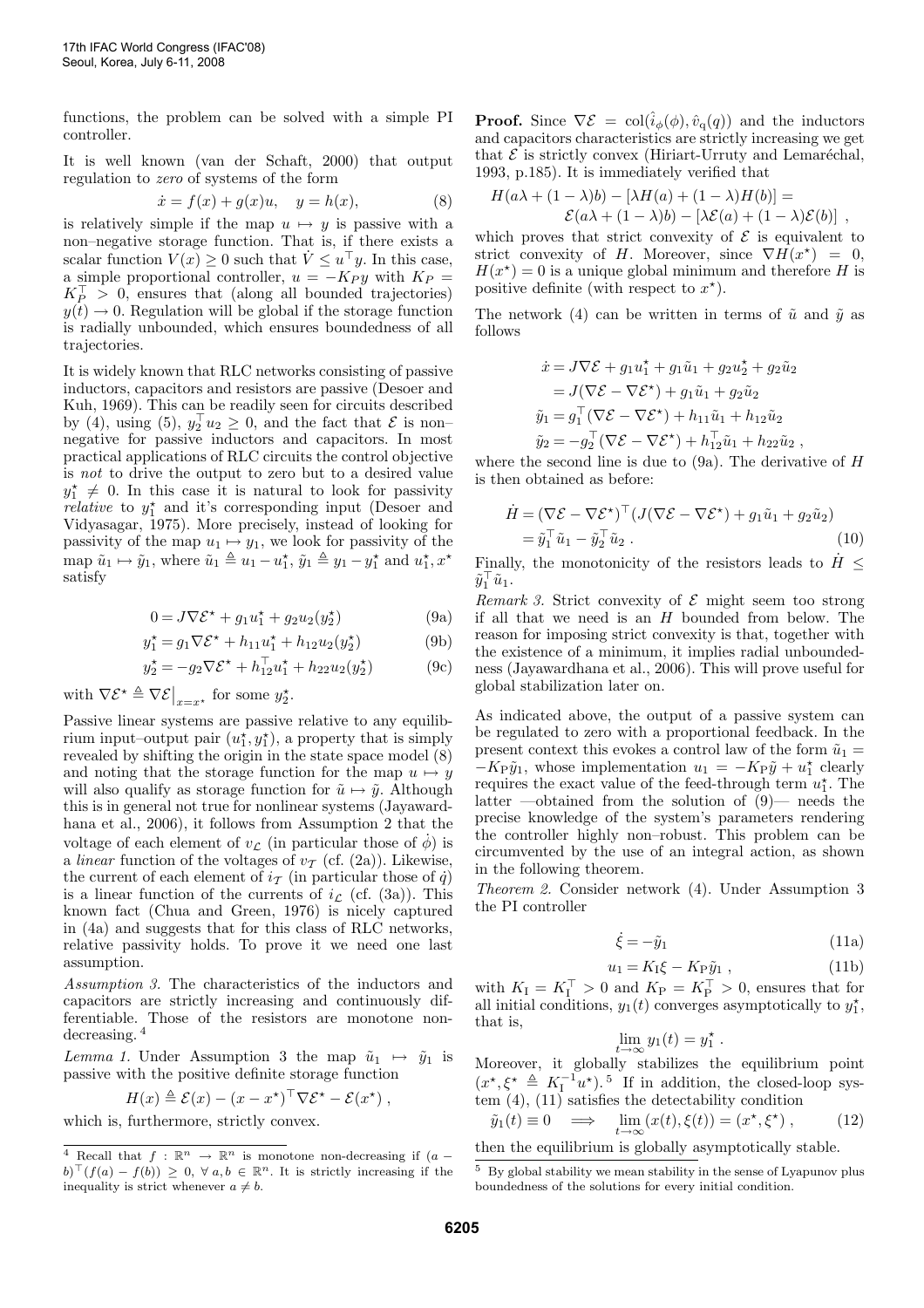Proof. It is straightforward to see that the (shifted) candidate Lyapunov function

$$
V(x,\xi) = H(x) + \frac{1}{2}(\xi - \xi^*)^{\top} K_{\rm I}(\xi - \xi^*)
$$

is indeed a Lyapunov function:

$$
\dot{V} = \dot{H} + \dot{\xi}^{\top} K_{I} (\xi - \xi^*)
$$
  
=  $\tilde{y}_{1}^{\top} \tilde{u}_{1} - \tilde{y}_{2}^{\top} \tilde{u}_{2} - \tilde{y}_{1}^{\top} K_{I} (\xi - \xi^*)$   
=  $\tilde{y}_{1}^{\top} \tilde{u}_{1} - \tilde{y}_{2}^{\top} \tilde{u}_{2} - \tilde{y}_{1}^{\top} (\tilde{u}_{1} + K_{P} \tilde{y}_{1})$   
=  $-\tilde{y}_{2}^{\top} \tilde{u}_{2} - \tilde{y}_{1}^{\top} K_{I} \tilde{y}_{1} \leq 0$ .

The second equation is due to (10) and (11a), while the third is due to (11b) and the definition of  $\xi^*$ . Non positivity is due to the monotonicity of the resistors and the positive definiteness of  $K_I$ . It follows then from standard Lyapunov theory that  $(x^*, \xi^*)$  is stable. Since V is also radially unbounded (see Remark 3) the solutions remain bounded for any initial condition (Khalil, 1996, p. 124). From LaSalle's invariance principle (Salle and Lefschetz, 1961, p. 66) we conclude that  $y_1(t)$  converges to  $y_1^*$  and that the detectability condition (12) leads to asymptotic stability.

#### 3.1 Example (cont.)

The derivatives of the inductor's and capacitors' characteristics are, respectively,

$$
\frac{I_{s_{\phi}}}{\delta_{\phi}}\operatorname{sech}^2\left(\frac{\phi}{\delta_{\phi}}\right), \quad \frac{1}{C_1} \quad \text{and} \quad \frac{1}{C_2} \; .
$$

Those of the resistive elements are

$$
R, \quad \frac{I_{s_1}}{V_{\rm T}} \exp\left(\frac{v_{\rm vc_1}}{V_{\rm T}}\right) \quad \text{and} \quad G.
$$

Assumption 3 is verified, since strict positivity of the derivatives implies strict monotonicity.

In order to obtain the equilibrium input-output pairs, it is necessary to solve (9):

$$
y_2^* = \begin{bmatrix} i_{\text{ic}}^* \\ v_{\text{vc}}^* \\ v_{\text{vc}}^* \end{bmatrix} = \begin{bmatrix} y_1^* \\ V_{\text{T}} \ln \left( y_1^* / I_{\text{s}_1} + 1 \right) \\ y_1^* / G \end{bmatrix}
$$

$$
x^* = \begin{bmatrix} \phi^* \\ q_1^* \\ q_2^* \end{bmatrix} = \begin{bmatrix} \delta_\phi \operatorname{artanh} \left( y_1^* / I_{\text{s}_\phi} \right) \\ y_1^* C_1 / G \\ y_2^* C_2 / G \end{bmatrix}
$$

$$
u_1^* = v_{\text{vs}} = v_{\text{vc}_1}^* + y_1^* \left( \frac{1}{G} + R \right)
$$

Suppose that the system parameters are

 $I_{s_{\phi}} = 30 \text{ mA}, \quad \delta_{\phi} = 250 \,\mu\text{Wb}, \quad C_1 = C_2 = 2 \,\mu\text{F}$ and

 $R = 100 \Omega$ ,  $I_{s_1} = 0.1 \mu A$ ,  $G = 1 \text{ mA/V}$ .

Suppose further that we want to stabilize the diode's current at  $y_1^* = 10 \text{mA}$ . For an initial condition

$$
x(0) = \begin{bmatrix} 1 \text{ mWb} \\ 1 \mu \text{C} \\ 0.5 \mu \text{C} \end{bmatrix} ,
$$

the PI controller (11), with  $K_{\rm I} = 500 \,\mathrm{V/mA \cdot s}$  and  $K_{\rm P} =$  $100 \Omega$ , produces the set of currents and voltages shown in Figure 4. It can be seen that both,  $y_1$  and  $u_1$  converge to their preset values of 10 mA and 11.3 V respectively.



Fig. 4. Simulated response of the regulated circuit.

### 4. CONCLUSIONS

We have identified in this paper a large class of nonlinear RLC circuits that can be (globally) stabilized with simple PI controllers. Instrumental for our proof was the establishment of the property of relative passivity, which is satisfied by RLC circuits with monotonic characteristic functions. It has been shown that the incorporation of the integral action robustifies the controller, obviating the need for the exact knowledge of the circuit parameters. This well-known property of PI controllers —that underlies its huge popularity in applications— is particularly critical here, where the implementation of the control law without the integral action requires the computation of the constant input associated to desired equilibria. Current research is under way to explore the use of relative passivity to induce oscillations on the circuit, a behavior that is desired in many practical problems.

#### ACKNOWLEDGEMENTS

This work was supported in part by CONACYT (México)

#### REFERENCES

- G. M. Bernstein and M. A. Liberman. A method for obtaining a canonical Hamiltonian for nonlinear LC circuits. IEEE Trans. Circuits Syst.,  $36:411 - 420$ , March 1989.
- G. Blankenstein. Geometric modeling of nonlinear RLC circuits. IEEE Trans. Circuits Syst. I,  $52:396 - 404$ , February 2005.
- R. K. Brayton and J. K. Moser. A theory of nonlinear networks, I. Quart. Appl. Math., 12:1 – 33, April 1964a.
- R. K. Brayton and J. K. Moser. A theory of nonlinear networks, II. *Quart. Appl. Math.*,  $12:81 - 104$ , July 1964b.
- C. I. Byrnes, F. Delli Priscoli, and A. Isidori. Output Regulation of Nonlinear Systems. Birkhäuser, Boston, 1997.
- L. W. Cahill. On the selection of state variables for nonlinear RLC networks. IEEE Trans. Circuit Theory, 16:553 – 555, November 1969.
- L. O. Chua and D. N. Green. Graph-theoretic properties of dynamic nonlinear networks. IEEE Trans. Circuits Syst., 23:292 – 312, May 1976.